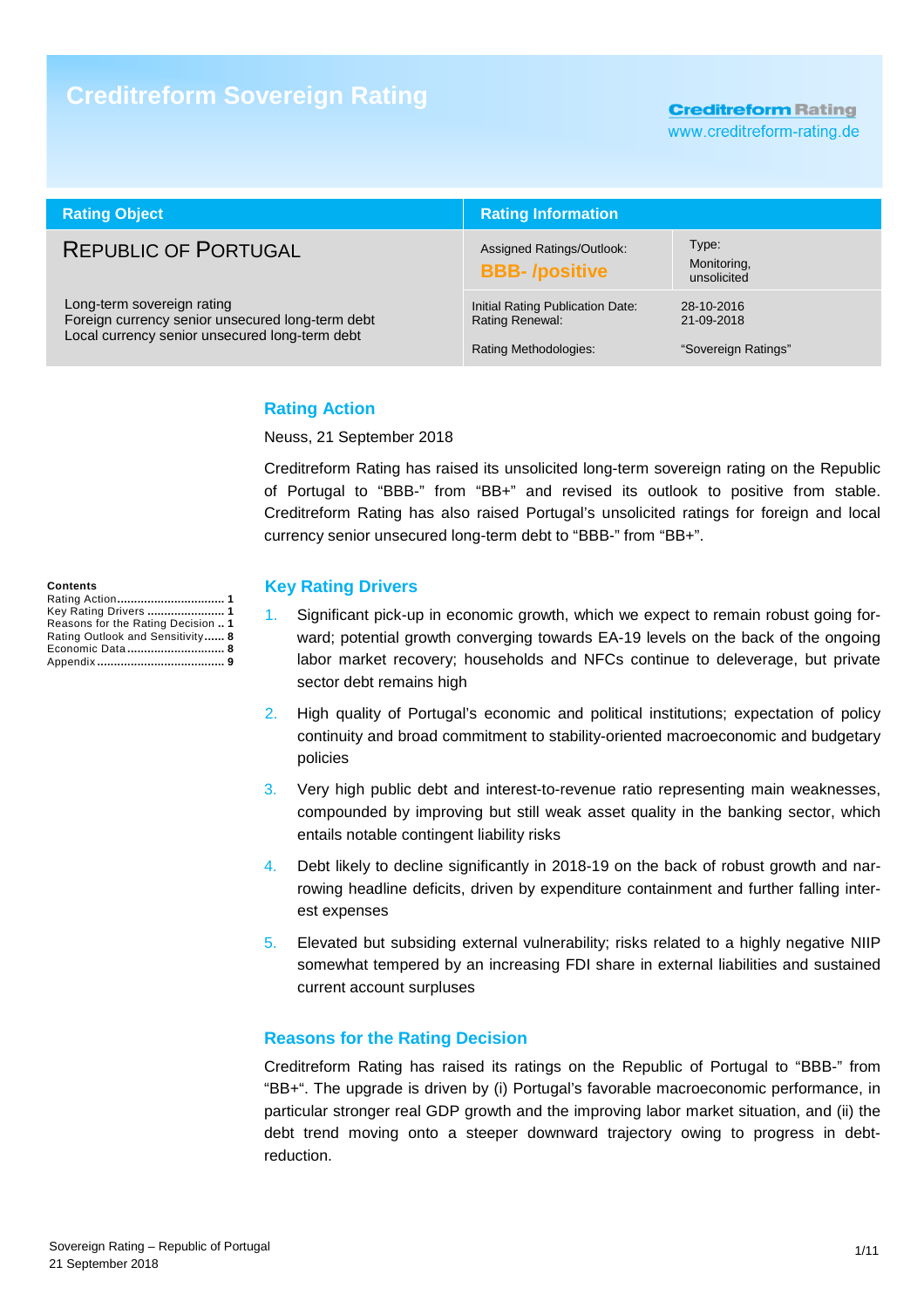Furthermore, we have revised our outlook on the Republic of Portugal to positive from stable. The positive outlook is underpinned by our expectation that (i) the Portuguese economy will experience robust growth and further improving labor market conditions over the coming years; (ii) the sovereign's debt-to-GDP ratio and interest outlays continue to decline in the medium term; and (iii) the restoration of the health of the banking sector continues, mitigating the state's contingent liability risks.

Regarding its macroeconomic performance, the economic recovery firmed last year, as Portugal experienced the fourth consecutive year with positive real GDP growth. Up from 1.6% in 2016, growth leapt to 2.7%, the highest rate in sixteen years (2000: 3.8%). Thus, the Portuguese economy posted stronger growth than the euro area as a whole (+2.4%) for the first time since 2009. Last year's economic expansion was entirely driven by strong domestic demand, with investment and private consumption contributing equally to the increase in total output. Private consumption expenditure remained on its growth trajectory and increased by 2.3% (2016: 2.1%), buttressed by further improving labor market conditions. Moreover, domestic demand benefited from a significant pick-up in investment, which skyrocketed by 9.2% y-o-y. After having stalled in 2016 (-0.3%), construction investment turned the corner and increased by 9.3% y-o-y, fostered by the ongoing recovery in real estate prices and vivid activity in tourism-related construction. Meanwhile, growth in machinery and equipment investment more than doubled from 5.2 to 13.6% y-o-y, reflecting capacity expansions in the automotive industry and brisk demand from abroad, which translated into robust export growth. In real terms, exports of goods and services increased by 7.9%, well above the 4.4% in the year before. In particular, tourism continued to boost Portugal's service exports. According to INE data, export receipts from travel were up 19.5% at the end of 2017. However, as imports responded to stronger investment activities (+7.9%), net exports slightly detracted (-0.1 p.p.) from last year's growth.

Looking into 2018, growth prospects remain favorable. Although we forecast the Portuguese economy to lose some momentum, real GDP should expand by a still robust 2.3%. Our expectation is underpinned by latest quarterly data, according to which y-o-y growth came in at 2.1 and 2.3% in Q1 and Q2-18. Domestic demand is set to remain the key driver of economic expansion. We expect spending of private households to hold up well, as higher minimum wages (Jan-18: +4.1%; 2014-17: +14.8%) combined with some tax relief should partly compensate for the projected slow-down in job creation. Moreover, we believe that Portuguese households have limited room to expand consumption by further dissaving. According to Banco de Portugal data, the savings rate dropped from 5.9 to 5.3% in 2016-17 which compares low to historical standards (avg.: 1995-2016: 9.1%). Investment should show robust growth, facilitated by favorable financing conditions, higher corporate profitability, and rising capacity utilization. Capacity utilization in the manufacturing sector continued to increase throughout 2017 and stood at 82.0% in Q3-18 – the highest reading in ten years (avg. 1987-2017: 81.1%). At the same time, MFI interest rates for NFCs edged down to 1.9% (Jul-18; AAR) – only slightly above euro area levels (1.8%). In addition, public investment should be buoyed by last year's pick-up in ESI fund allocation, translating into higher spending levels in 2018. As indicated by EU commission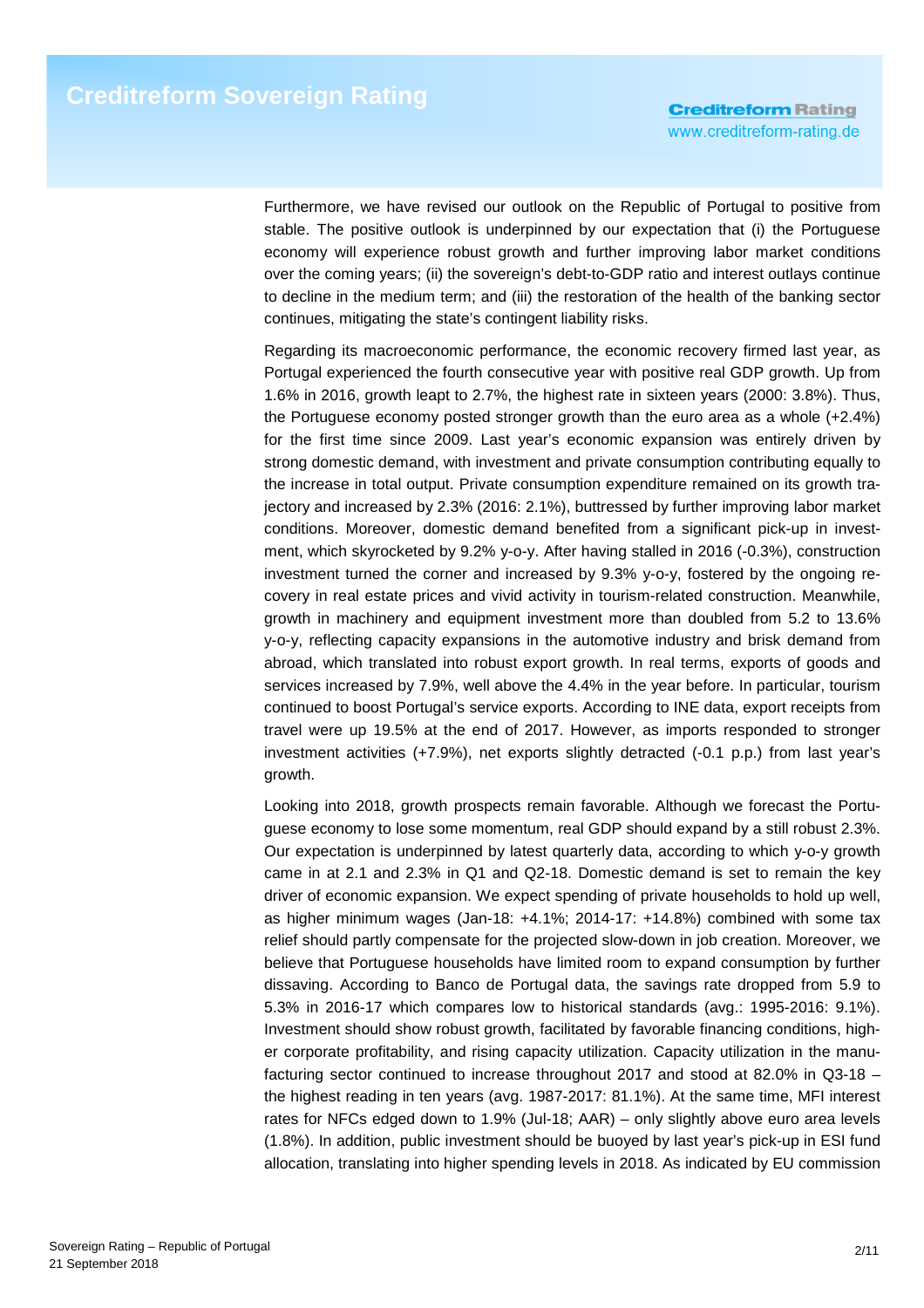data, financial resources allocated to specific projects are reported to have risen from 45% of planned investment (EUR 14.5bn) at the end of 2016 to 67% (EUR 21.9bn) by 31- Dec-17. On the other hand, the impact of net exports on growth should be neutral at best in 2018. Nominal growth in total exports almost halved from 12.9 to 6.9% y-o-y in the first six months of the year. To be sure, Portuguese exports should be supported by a strongly performing automotive sector and a thriving tourism industry. Portugal appears to be heading towards another record year for tourism. Between January and June, hotels registered 5.86m foreign visitors as compared 5.75m in the same period one year before (INE data).

Portugal's output growth is likely to pull back to 1.8% next year, as growth in domestic demand should continue to moderate in light of slowing employment growth and limited gains in real compensation. Moreover, we believe that budget consolidation efforts will act as a drag on government consumption. With the global recovery becoming more mature, investment and external demand should also continue to soften. We do not expect net exports to provide any tailwinds to economic expansion in 2019, as exports should grow broadly in line with imports.

We note that medium-term growth prospects of the Portuguese economy have brightened significantly in recent years. Drawing on European Commission estimates, Portugal's growth potential has improved from 0.4% in 2015 to 1.6% in 2018, now closely aligned with the EA-19 (1.5%). Above all, a job-rich economic recovery has pushed up potential growth in the recent past. After increasing by 1.4% in 2016, employment growth stepped up a gear (3.3% in 2017, LFS data). Job creation was particularly strong in the construction and accommodation sector, where employment edged up by 6.1 and 16.3% respectively. Going into 2018, the labor market situation continued to improve. At the latest count, employment growth came in at 2.7% (Q2-18), and the participation rate reached a historic high (Q1-18: 75.0%). Concurrently, the number of unemployed continued to decrease. Falling from 9.2 to 7.0% in the year to Q2-18, the unemployment rate not only posted at the lowest level in sixteen years, but also significantly below euro area levels (8.3%). Though remaining at elevated levels, we note that long-term and youth unemployment have also decreased since our last review. Youth unemployment (less than 25y), which had peaked at 41.3% in Q1-13, fell from 23.8 to 20.5% between Q2-17 and Q2-18. Nevertheless, Portugal is still facing significant structural challenges when it comes to labor market duality. We note that fixed-term contracts still make up a significant share in employment (Q2-18: 22.1%). In particular, employees at age 15-24 are disproportionately affected by labor market segmentation. Posting at 63.1%, the share of younger workers with fixed-term contracts has decreased somewhat (Q2-17: 67.5%), but remains one of the highest in the EU-28.

To tackle labor market segmentation, the government has proposed limiting the reasons for fixed-term contracts. In addition, there could be limitations on the number of times a contract can be renewed and a special tax on excessive labor turnover. In general, we observe that the government's reform focus seems to have shifted somewhat. While earlier reforms mainly focused on lowering labor costs and increasing flexibility, authorities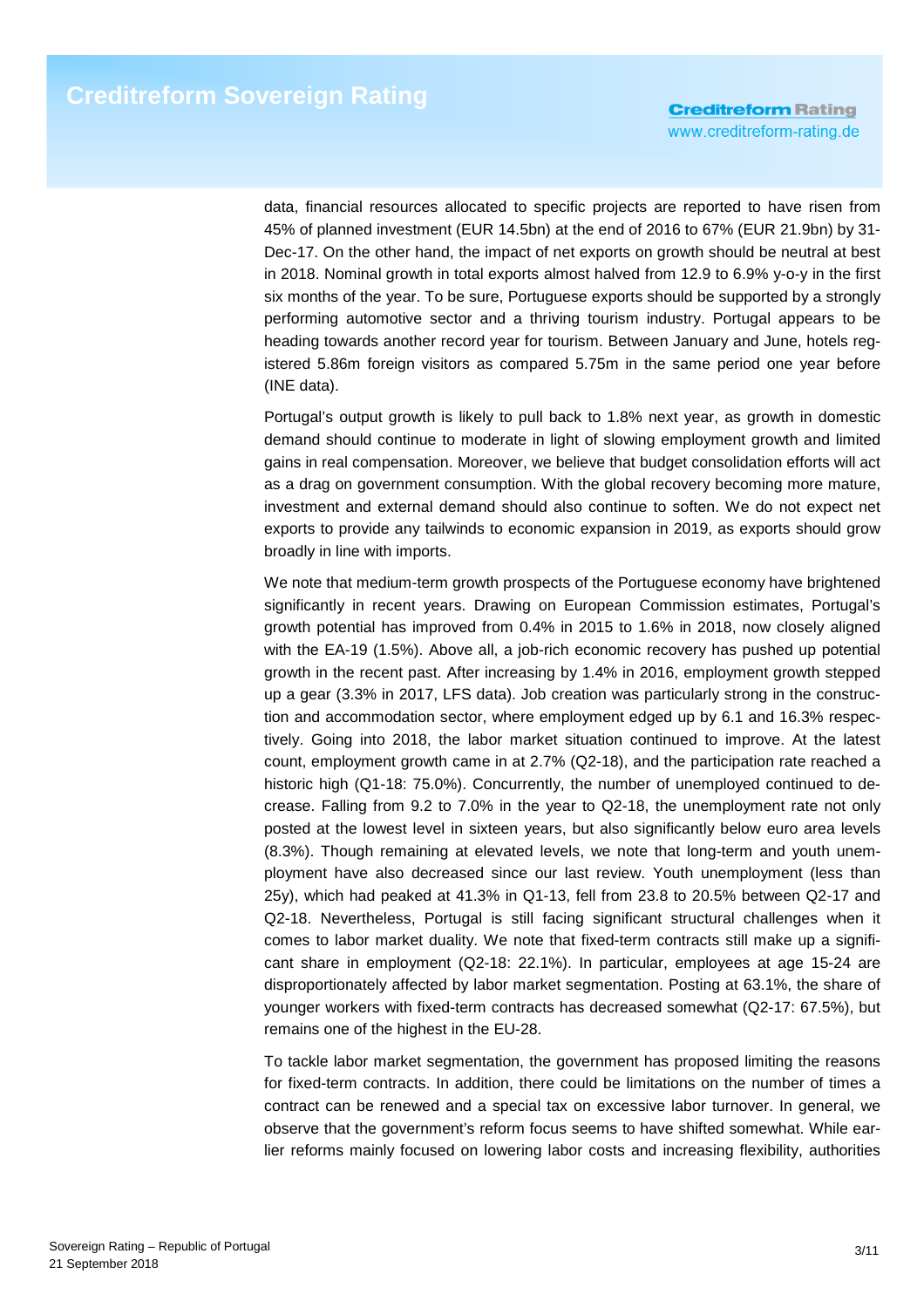have recently stepped up their efforts to foster labor market inclusiveness by promoting collective bargaining and hiking minimum wages.

Despite increasing minimum wages and gradually declining slack in the labor market, wage growth remained muted last year. According to AMECO data, growth in real compensation per employee came in at -0.2% in 2017. However, productivity growth turned negative (-0.6%) after having stalled in 2016, leading to broadly unchanged real unit labor costs (+0.3%). At the current junction, risks related to cost competitiveness appear limited. From a cross-country perspective, Portugal's ULC adjustment still compares favorably to its main trading partners. Real ULC in the Portuguese economy have dropped by 7.8% in 2010-17. Thus, the improvement was stronger than in Spain (-5.4%). France and Germany even featured an increase in unit labor costs by 0.7 and 1.5% respectively. Furthermore, Portugal's export performance does not warrant immediate concerns about cost competitiveness. Exports are well diversified across industries and Portugal gained both in terms of volumes and market shares. While the volume of exported goods and services increased by 12.7% in 2015-17, Portugal's global export market share rose by 7.7% over the same period – with only few EA-19 members reporting stronger growth.

In contrast to the labor market, capital accumulation has not contributed to the improvement in potential growth yet. Further out, however, we anticipate investment and total factor productivity to take over from employment growth as the main drivers of potential growth. After a protracted period of subdued investment activity stemming from economic uncertainty and deleveraging efforts in the public and private sector, a recovery in investment is underway. The investment-to-GDP ratio of the private sector continued on an upward trajectory in 2017, rising from 13.8 to 14.4% - the fourth consecutive increase. Government investment also strengthened, edging up to 1.8% of GDP (2016: 1.5%). To be sure, at 16.2% of GDP, Portugal's total investment ratio was the second lowest in the EA-19 (20.5% of GDP), remaining well below pre-crisis levels (AMECO data). Still, we expect the current recovery in investment to be sustained. In particular, NFC investment should benefit from healthier corporate balance sheets and a robust economic outlook. Moreover, the ongoing implementation of government programs should be supportive to the business environment and in turn, buoy corporate investment. Portuguese authorities continue to facilitate access to finance for corporates and promote internationalization efforts of SMEs by including additional measures to "Semente" and "Capitalizar" which were launched in 2016.

We continue to believe that Portugal's strong institutional set-up, together with its integration into the European Union and European Monetary Union, represent credit strengths of the sovereign. As highlighted by the World Bank's World Governance Indicators (WGI), Portugal remains well-positioned in a worldwide comparison and its institutions are stronger than in other program countries such as Greece and Cyprus. We view judicial reforms, a new public procurement code, as well as ongoing reforms to reduce the administrative burden as beneficial to the sovereign's institutional conditions.

In general, we believe that the Portuguese economy continues to benefit from euro area membership, which entails broader and deeper capital markets as well as advantages related to the euro as a reserve currency. Still, membership in a monetary union reduces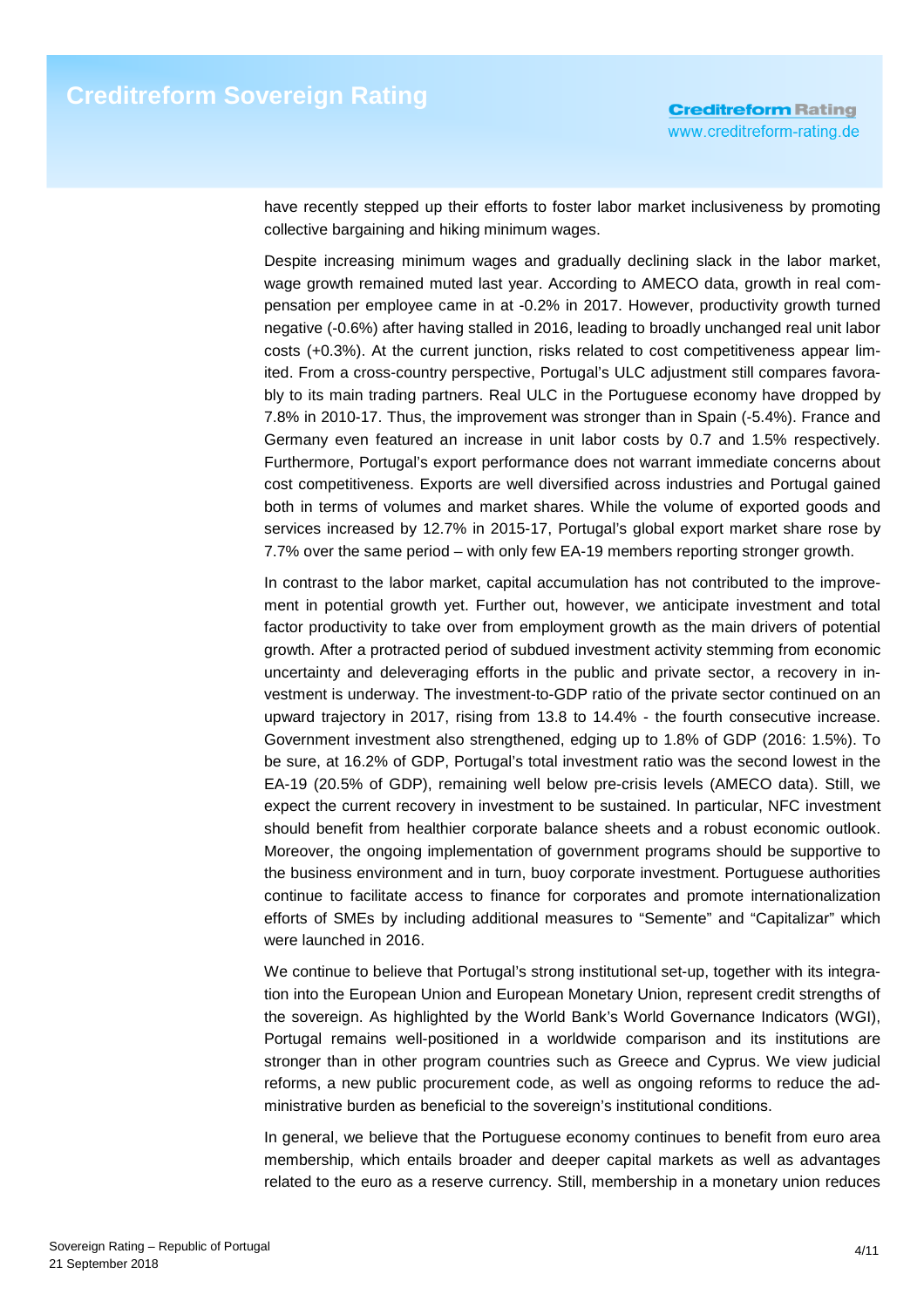Portugal's monetary flexibility, and we note that price developments and especially wages were not well synchronized with the euro area in the past.

While the country's macroeconomic performance and institutional framework are supportive to the sovereign's creditworthiness, our credit rating continues to be constrained by high general government debt levels and elevated vulnerabilities in the banking sector.

After net borrowing had sharply decreased from 7.2% (2014) to 2.0% in 2016, last year's deficit came in somewhat higher at 3.0% of GDP, reflecting one-off expenses in the amount of EUR 3.944bn (2.0% of GDP) related to the recapitalization of Caixa Geral de Depósitos (CGD). Excluding these costs, the deficit on the general government level would have decreased to 0.9% of GDP, outperforming the government's deficit target (1.5% of GDP) foreseen in the 2017 stability program by a wide margin. As regards recent trends in spending, the Portuguese government remained committed to expenditure containment in 2017. After two years of contraction, expenditure growth resumed. However, we consider the overall increase in government outlays (net off capital transfer to CGD) of 1.5% in 2017 to be moderate, comparing favorably with nominal GDP growth of 4.1%. This was in particular a result of subdued growth in the government's largest expenditure items social benefits (+1.4%) and compensation of employees (+1.9%).To be sure, lower debt service costs also had a dampening effect on expenditure dynamics. Interest expenses fell for the third consecutive year, leading to a drop of the sovereign's very high interest-to-revenue ratio from 9.7 to 9.0%. By contrast, developments on the revenue side had only a minor impact on last year's budgetary outcome. The revenue-to-GDP ratio remained broadly stable at 42.9% of GDP (2016: 43.0%). Tax and social security revenues continued to rise, driven by the cyclical upswing in the domestic economy. While growth in net social security contributions came in at 5.1% (2016: 4.0%), aided by sustained employment growth, taxes on income and wealth (including PIT- and CITreceipts) expanded by 3.3%.

With a view to 2018, the government envisages to reach a deficit of 0.7% GDP – below the level projected in last year's stability program (1.0% of GDP). Revenues should come in somewhat above expectations, as the repayment of a state guarantee from Banco Privado Portugues worth 0.2% of GDP was postponed from 2017 to 2018. On the other hand, tax cuts applying to personal income, which entered into effect at the beginning of the year, should have a dampening effect on revenue growth. Under the new tax legislation, PIT rates and brackets saw some modifications. In order to enhance the purchasing power of households, the PIT-surcharge was completely eliminated, while the number of tax brackets and the tax-free allowance was increased. Revenue losses from the PIT reform should be partly offset by the introduction of a CIT surcharge, which has to be paid on top of the 21% CIT rate by corporates with revenues above EUR 35m.

Turning to the expenditure side, additional funds are allocated to the gradual unfreezing of promotions for public servants, which started at the beginning of the year, wildfire prevention, as well as to an extraordinary pension increase. Furthermore, Novo Banco will receive a capital injection worth 0.4% of GDP under the so-called contingency capital mechanism from the Resolution Fund. Against this backdrop, we expect fiscal effort to be mainly delivered by further decreasing interest payments and savings identified in the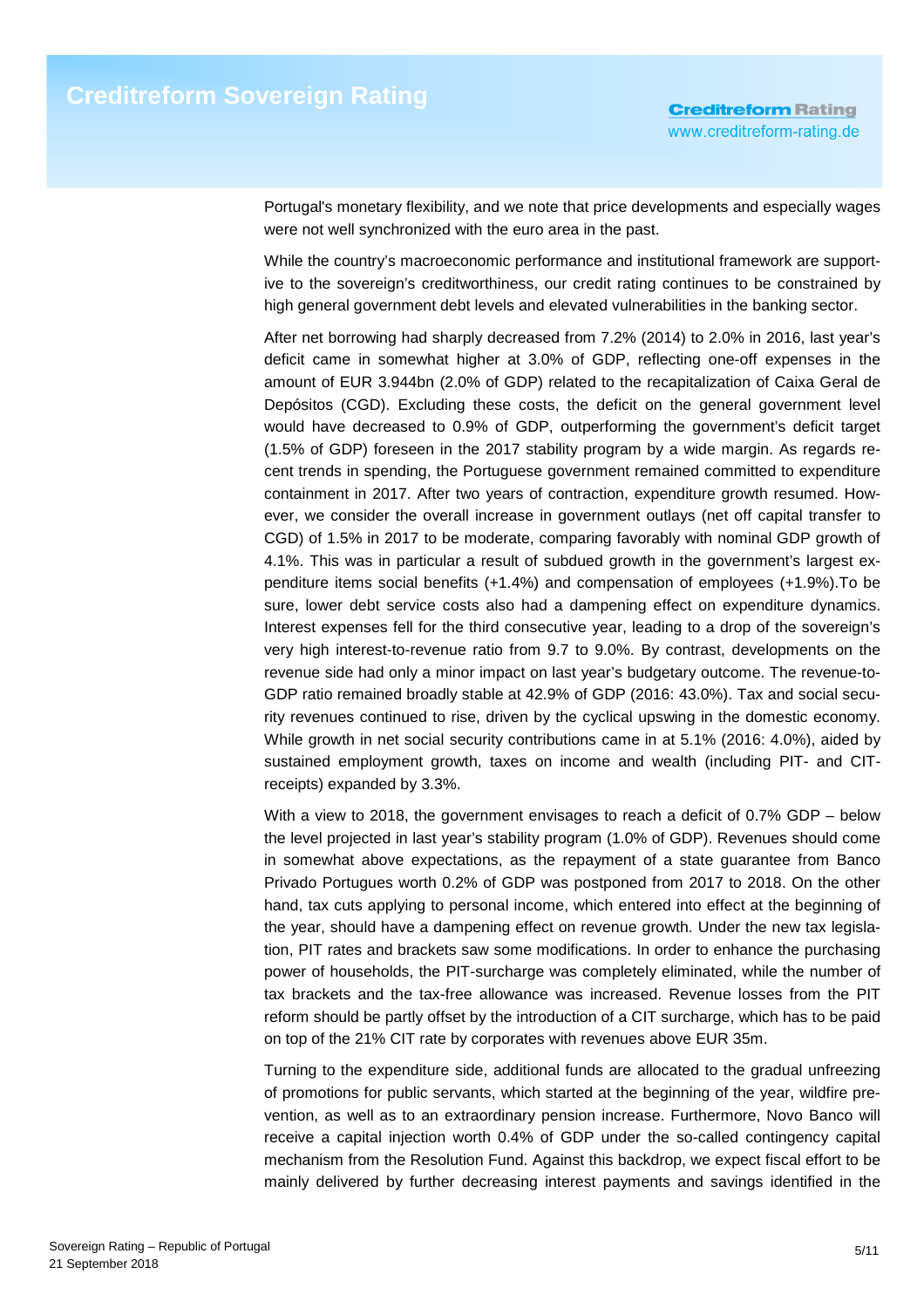course of the ongoing spending review. Recently, the spending review was expanded into new areas such as healthcare, education and SOEs. Except for public investment, all major items included in primary expenditure items should lag nominal GDP growth this year. According to cash-based data on budget execution provided by the Ministry of Finance, Portugal appears on track as regards its fiscal consolidation plans. Between January and July 2018, the government accumulated a deficit of EUR 2.6bn – a 29.7% decline as compared with same period in 2017. Assuming no discretionary spending decisions, we expect the government to meet its fiscal targets.

With regard to 2019, we anticipate a further narrowing in the budget deficit, as the government should maintain its expenditure-based consolidation approach. However, the pace of fiscal consolidation should slow down somewhat in view of moderating GDP growth and a rising public wage bill. The unfreezing of careers coupled with an increasing headcount in the public sector is likely to put some pressure on the government accounts. Despite the implementation of a 2:1 replacement ratio for public employees, the number of civil servants continued to increase by 0.8% in Q1 and 1.1% in Q2-18. As a result, net borrowing should decrease to 0.4% of GDP next year. This forecast is, however, contingent on our assumption that no substantial spending decisions will be adopted ahead of the 2019 general election.

Even though the Portuguese state still displays the third highest debt-ratio in the euro area, progress was made with regard to deleveraging in 2017. After hovering around the 130% mark in 2013-16, the sovereign's debt-to-GDP ratio decreased notably to 125.7% in 2017. Last year's decline in the debt stock was driven by a small primary surplus (0.9% of GDP), but also by a reduction in the government's cash buffers. What is more, decreasing bond yields combined with prudent debt management operations resulted in a further decline of the implicit interest rate on state debt. In the 12 months to Sep-18, the yield on Portuguese 10y-bonds fell from 2.43 to 1.85%. Thanks to further improving financing conditions, Portugal continued to buy back maturing bonds and replace IMF loans with cheaper market funding. As highlighted by IGCP data, the government voluntarily repaid EUR 10.844bn (since 2017) of its outstanding IMF loan before the maturity date, bringing the total sum of early repayments since 2015 up to EUR 23.788bn. In total, Portugal has paid down more than 80% of its IMF loan so far. Looking ahead, we expect the sovereign's debt-to-GDP ratio to remain on a firm downward trajectory in 2018-19, predominantly driven by increasing primary surpluses. Nevertheless, public debt levels will remain high in the medium term, implying limited fiscal flexibility. Moreover, the materialization of budgetary risks may lead to a slowdown in debt reduction. Fiscal risks include pressure entailed by rising wages in the public sector, and lower-than-expected savings from measures related to the spending review. In addition, the repeated accumulation of arrears in the hospital sector, which amounted to EUR 1.1bn by the end of Jun-18, and a large debt stock in the state-owned enterprise sector, accounting for 16.3% of GDP in Q4-17 (Q4-16: 17.2% of GDP), poses some risks to public finances.

That being said, we consider the domestic banking sector to remain the most significant contingent liability, although we acknowledge that robust GDP growth and recapitalizations have contributed positively to the stability of Portuguese banks. Regarding the li-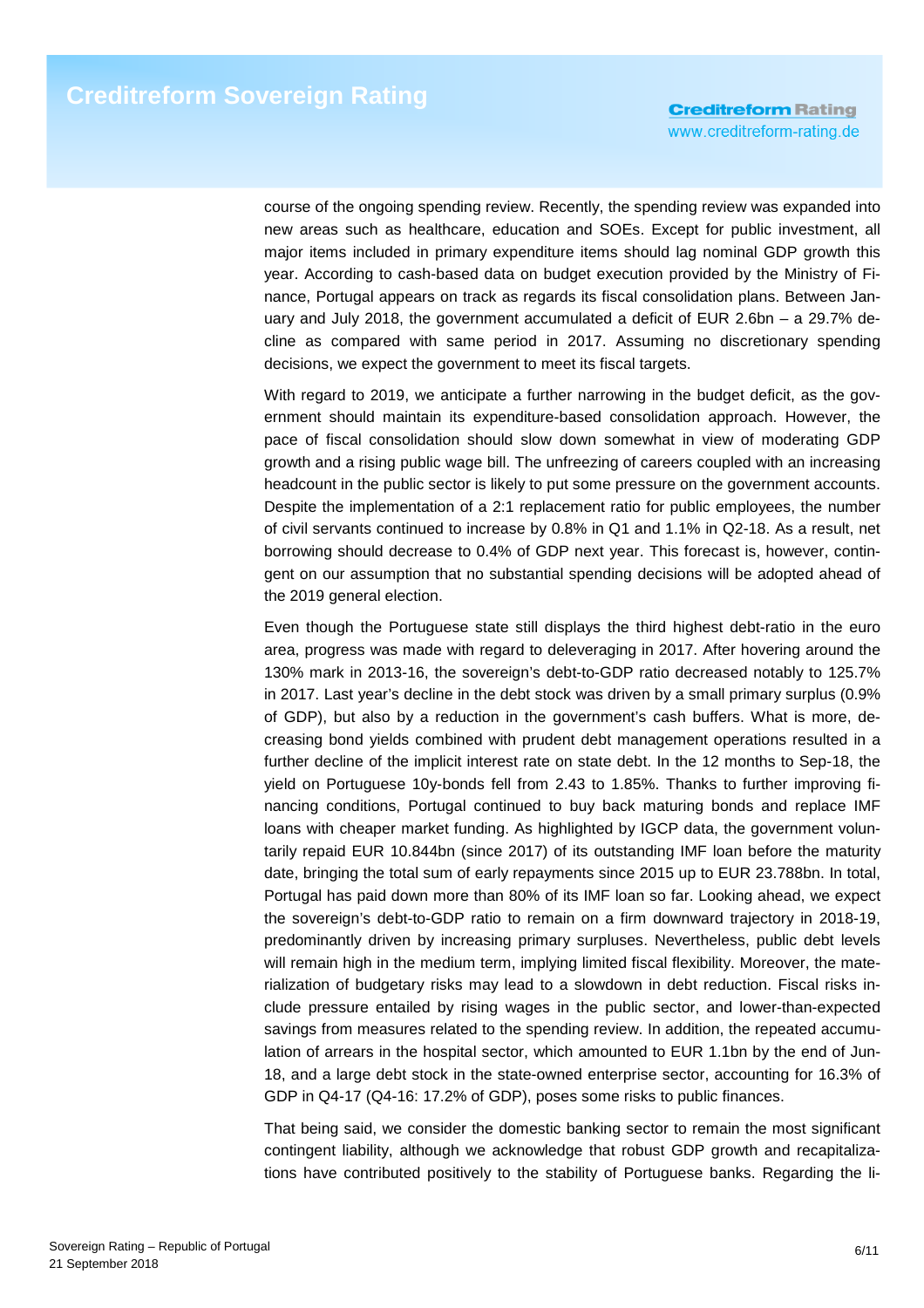quidity situation of banks, improvements could be observed in 2017-18. Down from 104.2% in Q2-17, the loan-deposit-ratio fell to 98.0% in Q2-18 (ECB data) on the back of significant deposit inflows from NFCs. Since Nov-18, NFC deposits have posted doubledigit y-o-y growth. As of July 2018, NFC deposits were 10.2% above the previous year's level. Between Q1-17 and Q1-18, the CET1 ratio of the banking sector rose from 12.0 to 13.1% (EBA data). Nevertheless, banks' capital buffers remain among the lowest in the euro area. Only Spanish banks posted a lower CET1-ratio recently. Notwithstanding stronger liquidity and capital buffers, the large share of impaired assets on bank balance sheets remains a significant challenge for the financial sector. In Q1-18, the NPL ratio was reported at a still high 13.6%, but significantly lower than in than in Q1-17 (18.5%). Thus, the authorities' multi-pronged approach tackling non-performing loans appears to be paying off. Among others, measures were adopted to facilitate write-offs and sales of NPLs, the insolvency code was reformed to enable a more effective restructuring of financial liabilities, and banks were obliged to submit NPL reduction plans.

What is more, the recovery in real estate prices had a positive impact on asset quality. Growth in house prices gained further momentum and accelerated to 8.0% y-o-y in 2017 (2016: +6.1%). In the context of vividly rising house prices, Portuguese authorities adopted some macroprudential measures to rein in rapid mortgage expansion. Since July 2018, a debt service to income limit of 50% is applicable to new mortgage loans. In addition, LTV-limits ranging from 80 and 100% were introduced and the maturity of new mortgages capped at 40 years. At this stage, however, there are no signs of excessive credit growth, although new lending has picked up recently, in particular lending to households. As indicated by ECB data, the outstanding credit volume to the NFC sector has been in decline since mid-2011 and continued to post negative y-o-y growth in Jul-18 (-4.0% y-o-y). Contrarily, a moderate recovery in household lending is underway. In June and July, credit outstanding to households was broadly flat (Jul-18: +0.3%) after having contracted for seven years. Subdued credit demand is mirroring ongoing deleveraging in Portugal's private sector. Down from its peak at 318.4% of GDP in Q4-12, private entities have reduced their leverage to a still high 253.0% of GDP in Q1-18. Hence, we regard it as a positive that both household and NFC debt (non-consolidated) continued to decrease throughout 2017. While household debt fell from 86.1 to 82.2% of GDP between Q1-17 and Q1-18; NFC debt declined from 176.9 to 170.2% of GDP.

Our credit assessment also factors in elevated but subsiding external vulnerability risks. External imbalances are gradually unwinding, as the Portuguese economy carries on with deleveraging. Net external debt, which is still among the highest in the EU-28 (only surpassed by Greece and Cyprus), fell from 104.3 to 92.5% of GDP in 2014-17, resulting in an improvement of the net international investment position (NIIP) from -118.6 to -105.7% of GDP. Concurrently, the composition of the NIIP has become less risk sensitive, with FDI now accounting for 28.3% (2017) of external liabilities, up from 23.9% in 2014. The improvement in Portugal's NIIP in recent years was the result of rebounding GDP growth and a turnaround in the current account balance. Having averaged at -9.8% of GDP between 2000 and 2012, the economy exhibited a positive current account balance ever since. In 2017, Portugal's current account surplus of 0.5% of GDP remained broadly sta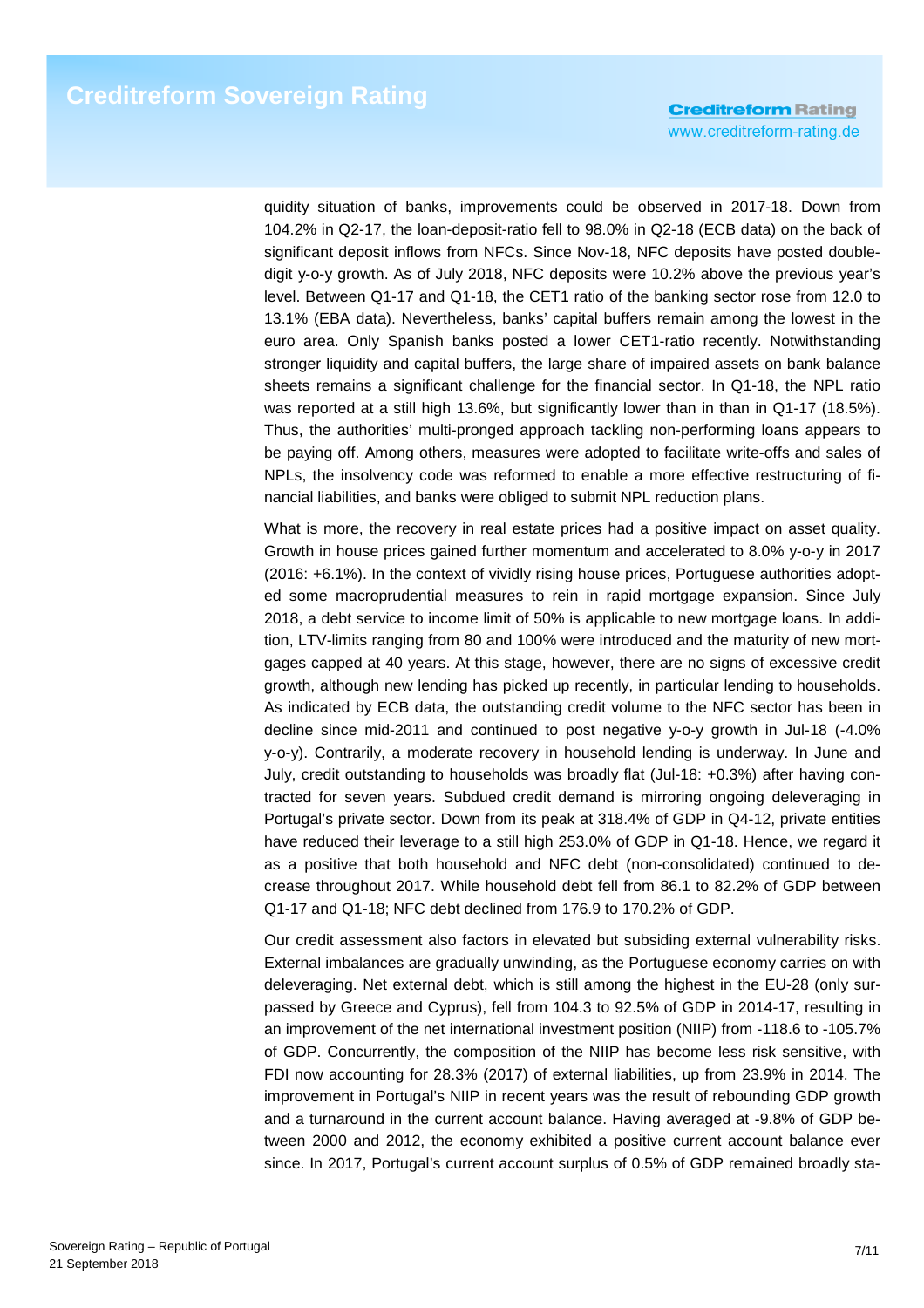ble (2016: 0.6% of GDP). While the trade in goods deficit widened from 5.2 to 6.3% of GDP, reflecting higher energy prices and a briskly growing domestic economy boosting import demand, we saw some improvement in the trade in services balance. The country's already high trade in services surplus increased from 7.3 to 8.1% of GDP in 2017, mainly driven by strong tourism receipts. The pivotal role of tourism for Portugal's external balance is indicated by the fact that net receipts from travel accounted for 69.5% of the overall trade in services surplus in 2017.

## **Rating Outlook and Sensitivity**

Our Rating outlook on the long-term sovereign rating is positive, as we assume that the risk situation underlying the key factors affecting sovereign credit risk – including macroeconomic performance, institutional structure, fiscal sustainability, and foreign exposure – is likely to improve over the next 12-18 months.

Factors which could translate into a rating upgrade include robust economic growth in line with our current expectations, coupled with a further recovery of the labor market. We could also consider an upgrade of our ratings if we see sustained and credible fiscal consolidation, as reflected by a durable reduction in the headline deficit and a steady decline of the sovereign's high debt-to-GDP ratio. Moreover, we could upgrade our rating if the high NPL-ratio continues to fall towards EU-28 levels, which would in turn reduce contingent liability risks.

While the positive outlook indicates that a downgrade is rather unlikely, downward pressure on the outlook or rating could arise if medium-term GDP growth falls significantly short of our current expectations. In particular, a global rise in protectionist policies could negatively impact Portugal's growth prospects. In the absence of additional consolidation measures, weaker growth would imply a further deterioration of the government's already stretched debt-to-GDP ratio. Public debt could also increase again if, contrary to our expectations, substantial public support for ailing banks is needed. Ahead of the 2019 general election, backtracking on structural reforms or the adoption of costly policy measures could lead to fiscal slippages, negatively affecting the government's credibility and in turn, increase refinancing costs. In the same vein, a sharp increase in risk premia on Portugal's long-term debt could lead to higher interest expenses.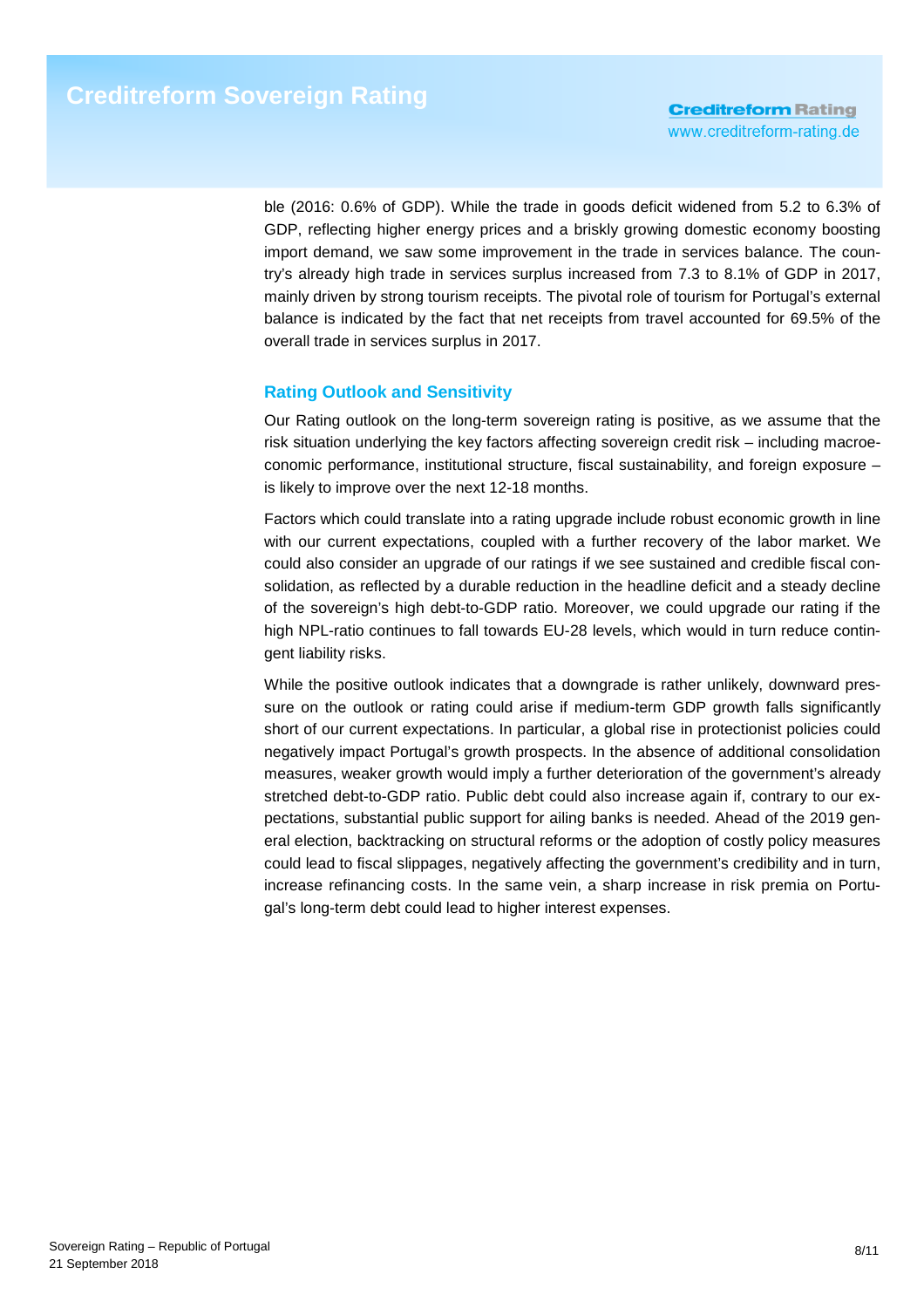Primary Analyst Johannes Kühner Sovereign Credit Analyst j.kuehner@creditreform-rating.de +49 2131 109 1462

Chair Person Benjamin Mohr Head of Sovereign Ratings b.mohr@creditreform-rating.de +49 2131 109 5172

## **Ratings\***

| Long-term sovereign rating                       | <b>BBB-</b> /positive |
|--------------------------------------------------|-----------------------|
| Foreign currency senior unsecured long-term debt | <b>BBB-</b> /positive |
| Local currency senior unsecured long-term debt   | <b>BBB-</b> /positive |
| *) Unsolicited                                   |                       |

## **Economic Data**

|                                       | 2012   | 2013   | 2014   | 2015   | 2016   | 2017   | 2018e  |
|---------------------------------------|--------|--------|--------|--------|--------|--------|--------|
| Real GDP growth                       | $-4.0$ | $-1.1$ | 0.9    | 1.8    | 1.6    | 2.7    | 2.3    |
| GDP per capita (PPP, USD)             | 26.093 | 26.359 | 27.218 | 28.131 | 29.042 | 30.417 | 31,965 |
| HICP inflation rate, y-o-y change     | 2.8    | 0.4    | $-0.2$ | 0.5    | 0.6    | 1.6    | 1.2    |
| Default history (years since default) | n.a.   | n.a.   | n.a.   | n.a.   | n.a.   | n.a.   | n.a.   |
| Life expectancy at birth (years)      | 80.6   | 80.9   | 81.3   | 81.3   | 81.3   | n.a.   | n.a.   |
| Fiscal balance/GDP                    | $-5.7$ | $-4.8$ | $-7.2$ | $-4.4$ | $-2.0$ | $-3.0$ | $-0.7$ |
| Current account balance/GDP           | $-1.8$ | 1.6    | 0.1    | 0.1    | 0.6    | 0.5    | n.a.   |
| External debt/GDP                     | 237.7  | 226.9  | 235.9  | 222.0  | 215.3  | 211.1  | n.a.   |

Source: International Monetary Fund, Eurostat, own estimates

## **Appendix**

#### **Rating History**

| Event                 | <b>Publication Date</b> | <b>Rating /Outlook</b> |
|-----------------------|-------------------------|------------------------|
| <b>Initial Rating</b> | 28.10.2016              | <b>BB</b> /stable      |
| Monitoring            | 27.10.2017              | $BB+$ /stable          |
| Monitoring            | 21.09.2018              | <b>BBB-</b> /positive  |

#### **Regulatory Requirements**

In 2011 Creditreform Rating AG (CRAG) was registered within the European Union according to EU Regulation 1060/2009 (CRA-Regulation). Based on the registration Creditreform Rating AG is allowed to issue credit ratings within the EU and is bound to comply with the provisions of the CRA-Regulation.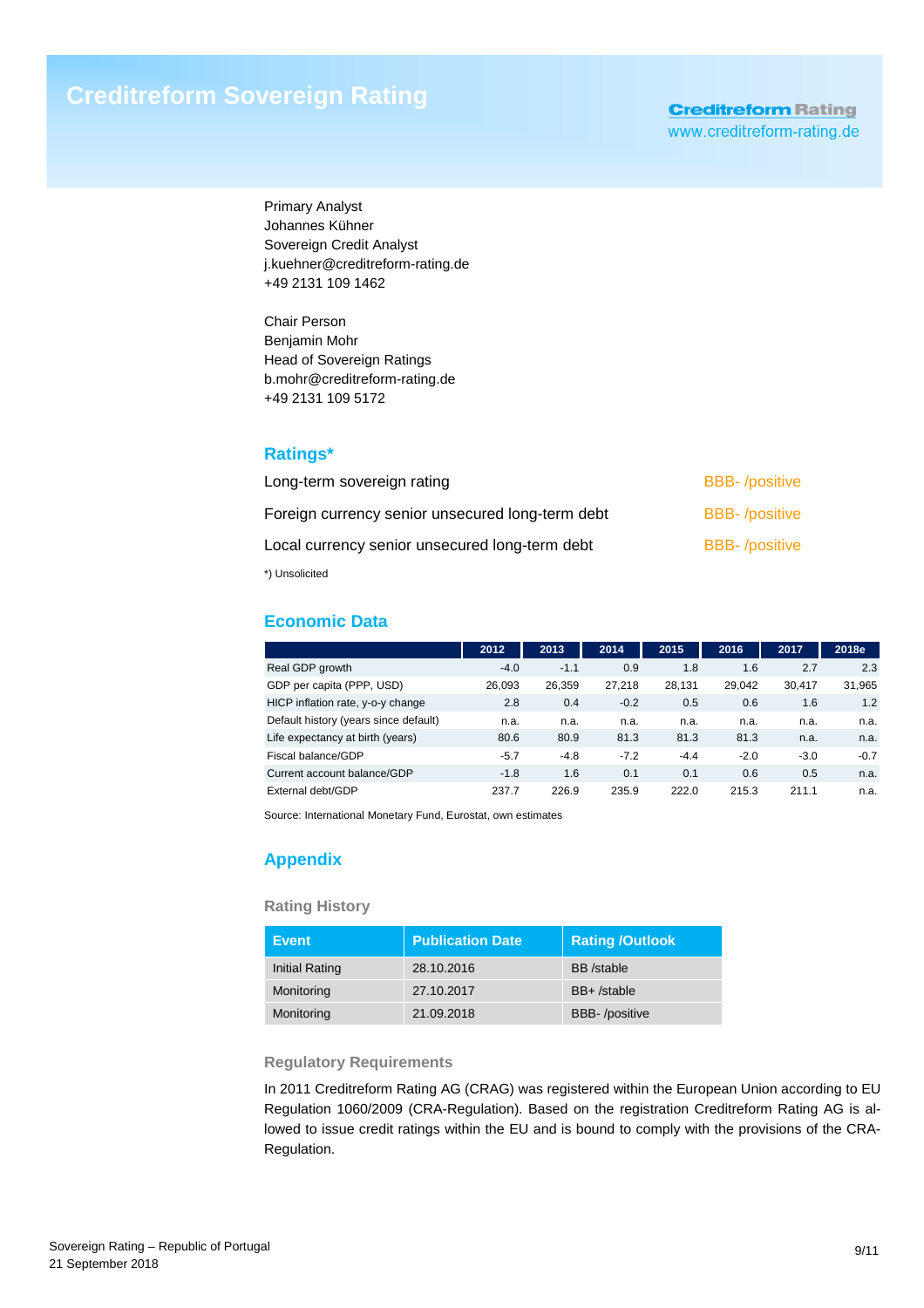This sovereign rating is an unsolicited credit rating. Neither the rated sovereign nor a related third party participated in the credit rating process. Creditreform Rating AG had no access to the accounts, representatives or other relevant internal documents for the rated entity or a related third party. Between the disclosure of the credit rating to the rated entity and the public disclosure no amendments were made to the credit rating.

The rating was conducted on the basis of CRAG´s "Sovereign Ratings" methodology in conjunction with its basic document "Rating Criteria and Definitions". CRAG ensures that methodologies, models and key rating assumptions for determining sovereign credit ratings are properly maintained, upto-date, and subject to a comprehensive review on a periodic basis. A complete description of CRAG´s rating methodologies and basic document "Rating Criteria and Definitions" is published on the following internet page: www.creditreform-rating.de/en/regulatory-requirements/.

To prepare this credit rating, CRAG has used following substantially material sources: International Monetary Fund, World Bank, Organization for Economic Co-operation and Development, Eurostat, European Commission, European Banking Authority, European Central Bank, Agência de Gestão da Tesouraria e da Dívida Pública – IGCP, Banco de Portugal and Instituto Nacional de Estatística.

A Rating Committee was called consisting of highly qualified analysts of CRAG. The quality and extent of information available on the rated entity was considered satisfactory. The analysts and committee members declared that the rules of the Code of Conduct were complied with. No conflicts of interest were identified during the rating process that might influence the analyses and judgements of the rating analysts involved or any other natural person whose services are placed at the disposal or under the control of Creditreform Rating AG and who are directly involved in credit rating activities or approving credit ratings and rating outlooks. The analysts presented the results of the quantitative and qualitative analyses and provided the Committee with a recommendation for the rating decision. After the discussion of the relevant quantitative and qualitative risk factors, the Rating Committee arrived at a unanimous rating decision. The weighting of all risk factors is described in CRAG´s "Sovereign Ratings" methodology. The main arguments that were raised in the discussion are summarized in the "Reasons for the Rating Decision".

As regards the rating outlook, the time horizon is provided during which a change in the credit rating is expected. This information is available within the credit rating report. There are no other attributes and limitations of the credit rating or rating outlook other than displayed on the CRAG website. In case of providing ancillary services to the rated entity, CRAG will disclose all ancillary services in the credit rating report.

The date at which the credit rating was released for distribution for the first time and when it was last updated including any rating outlooks is indicated clearly and prominently in the rating report; the first release is indicated as "initial rating"; other updates are indicated as an "update", "upgrade or downgrade", "not rated", "affirmed", "selective default" or "default".

In accordance to Article 11 (2) EU-Regulation (EC) No 1060/2009 registered or certified credit rating agency shall make available in a central repository established by ESMA information on its historical performance data, including the ratings transition frequency, and information about credit ratings issued in the past and on their changes. Requested data are available on the ESMA website: https://cerep.esma.europa.eu/cerep-web/statistics/defaults.xhtml.

An explanatory statement of the meaning of each rating category and the definition of default are available in the credit rating methodologies disclosed on the website.